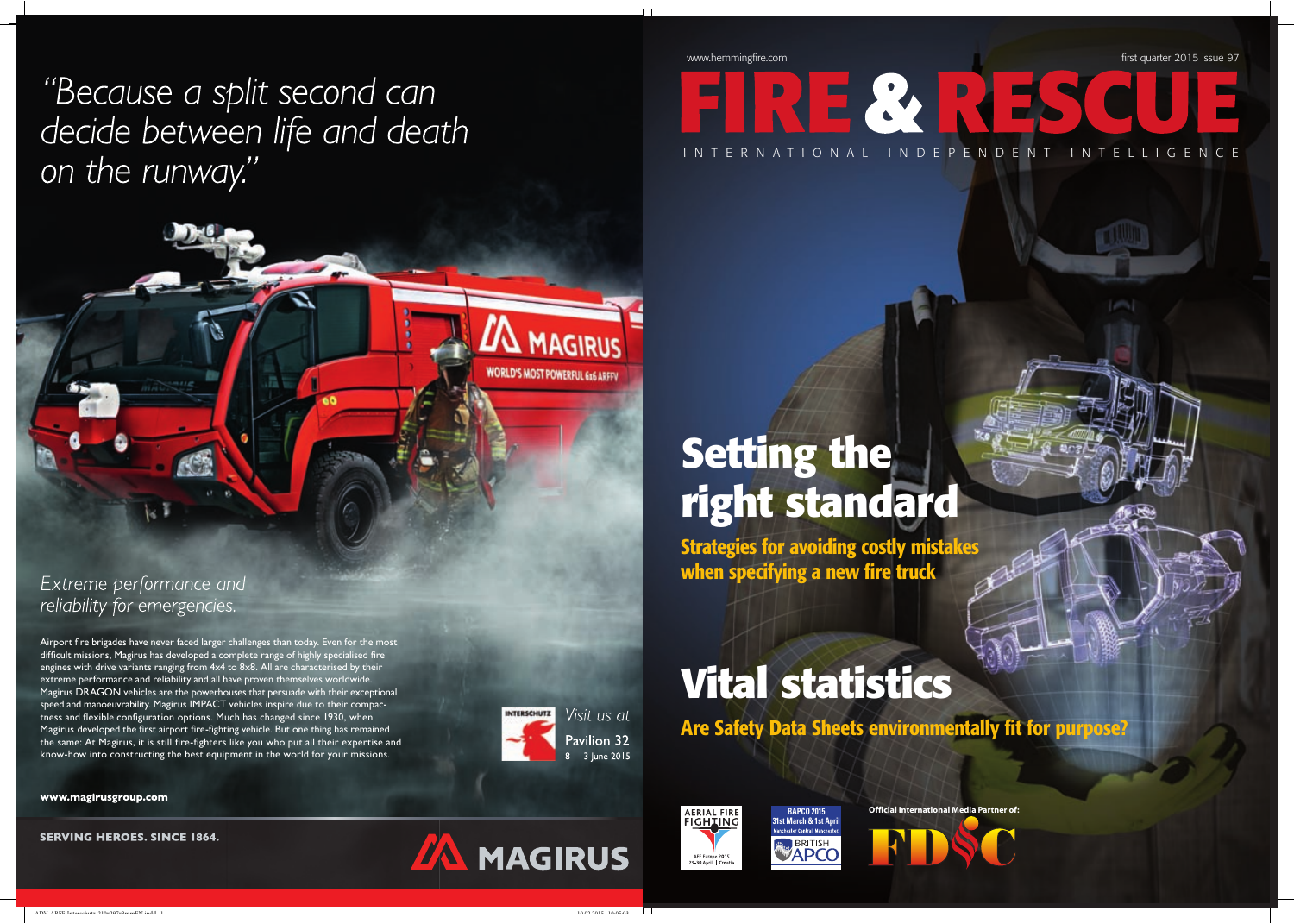## **North Carolina**

approaching tornados. The participants trained at paddle boat, rope operations, survival swims, throw-bags, shallow water crossing techniques, contact and towed swim techniques, live bait rescue techniques and some further IRB Operations of ferry gliding and hovering, power turns, survivor recovery pick-up – after which everyone went for safe shelter from the approaching tornado.

On the following day delegates headed to Lake James to await the arrival of the North Carolina National Guard aviators with one of their UH-6 Blackhawk helicopters to undertake HART Water Operations. North Carolina (NC) Emergency Management's Helicopter Aquatic Rescue Team (HART) is a 'special ops' team consisting of NC National Guard, NC State Highway Patrol air assets, emergency management and local emergency services personnel. Candidates for HART technician positions are chosen based on stringent prerequisite training, as well as a rigorous physical fitness evaluation. This partnership with soldiers from the NC Army National Guard is a very successful collaboration for missions involving swift water/flood

rescue, lost persons and urban/wilderness high angle rescues.

The attendees participated in several helicopteraquatic rescue training operations.

The following morning the attendees undertook table-top exercises in wide area search operations (WASO).

The Floodfighters Conference was held on October 17, and the delegates enjoyed a very full programme delivered by expert presenters from all over the world on how to mitigate flood hazards and how to improve water rescue response.This was also broadcast on the web.

Deputy Chief Jeff Dulin said: 'The biggest thing that we get out of this is that we meet fellow firefighters from across the world and we exchange ideas because they do things a little bit different than we do. In this manner we can always learn from eachother. We build lifelong friendships.'

Chief Jon Hannan presented delegates with their IFE and NCEM CPD certificates, highlighting how much he had appreciated the excellence in training he had witnessed during the week.



Saved! A UK delegate is airlifted during a HART rescue evolution. Photo: Professional Rescue and Charlotte FD.

## **The Swiss army knife of stretchers**

ANYONE FACED WITH TRANSPORTING A CASUALTY OVER ROUGH, DIFFICULT TERRAIN OR REMOTE LOCATIONS NEEDS A STRETCHER THAT IS LIGHT AND STRONG AS WELL AS EASY TO CARRY, DEPLOY AND RE-STOW. IS THAT TOO MUCH TO ASK?

he perfect stretcher would feature cross-chest straps and a figure-of-eight foot harness that would permit vertical lifting without the risk that the patient would slide off at either end. Hopefully too it would include a number of other useful features; a system that would protect and immobilise the casualty's head - for instance - that could be used with or without a collar, not to mention the ability to stay afloat with a patient on board if the individual concerned was wearing a lifejacket. Useful too would be a lifting eyelet rated at 200kg at the top for vertical hauling or lowering. **7**

All these qualities and a lot more are to be found in the Saviour Tactical Stretcher. That is despite the fact that it is a roll-up stretcher that weighs a modest 5kg or thereabouts as opposed to 10kg to 15kg for a normal stretcher.

'I designed it in conjunction with a manufacturer, and it's

made in a factory just outside Liverpool, UK,' said Saviour designer, Paul Savage OBE (Officer of the Most Excellent Order of the British Empire). ¶Because it is British made it conforms with all the relevant EC Directives and requirements for CE marking,' he continued. 'UK production also means that we can ensure it is a quality product.

¶It comes in either a tube or a rucksack-type bag with dimensions of 70cm by 30cm by 30cm when packed. Furthermore, when in use, if required, it will fit inside any standard



The Saviour Tactical Civillian and its bag.